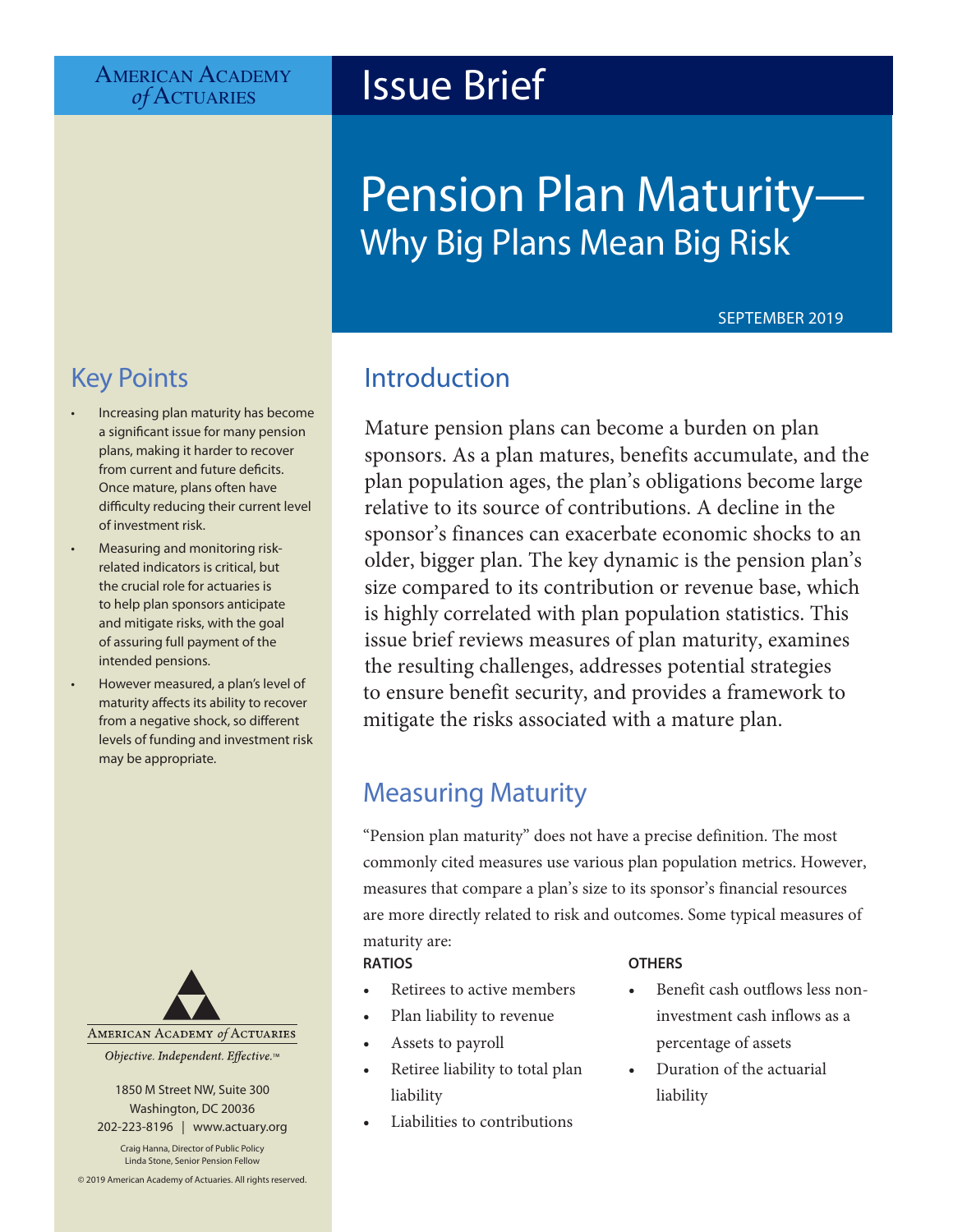However measured, a plan's level of maturity affects its ability to recover from a negative shock, so different levels of funding and investment risk may be appropriate. The California Public Employees' Retirement System (CalPERS) has matured (see inset), which has led it to adopt a plan to reduce investment risk over time.

#### **CalPERS Leverage or Volatility Ratios**

As a measure of maturity, CalPERS tracks the ratio of assets to payroll and the ratio of actuarial liability (AL) to payroll (sometimes referred to as leverage or volatility ratios).

In 1990, the asset leverage ratio was about 3.6, meaning a 10% investment loss was equivalent to 36% of payroll. By 2015, this ratio—which fluctuates with investment returns—had grown to 6.4, making a 10% investment loss equivalent to 64% of payroll. So the same investment loss became significantly more costly over those 25 years.

The liability leverage ratio also grew steadily from 3.7 in 1990 to 8.7 in 2015. An assumption change (e.g., a discount rate reduction) increasing liability by 5% would have been equivalent to about 8% of payroll in 1990. In 2015, the impact of the same change would have been about 43% of payroll.



**Members of the Pension Practice Council, which authored this issue brief, include Josh Shapiro, MAAA, FSA,EA, FCA—***Chairperson***; Margaret Berger, MAAA, FSA, FCA, EA—***Vice Chairperson***; Scott Hittner, MAAA, FSA, FCA, EA—***Vice Chairperson***; Janet Barr, MAAA, ASA; Christian Benjaminson, MAAA, FSA, FCA, EA; Elena Black, MAAA, FSA, FCA, EA; Bruce Cadenhead, MAAA, FSA, FCA, EA; Sherry Chan, MAAA, FSA, FCA, EA; Ronald Gebhardtsbauer, MAAA, FSA; Timothy Geddes, MAAA, FSA, FCA, EA; Eric Keener, MAAA, FSA, FCA, EA; Tonya Manning, MAAA, FSA, FCA, EA; Kathleen Riley, MAAA, FSA, FCA, EA; Jason Russell, MAAA, FSA, EA; John Schubert, MAAA, ASA, FCA; James Verlautz, MAAA, FSA, FCA, EA; and Aaron Weindling, MAAA, FSA, FCA, EA.**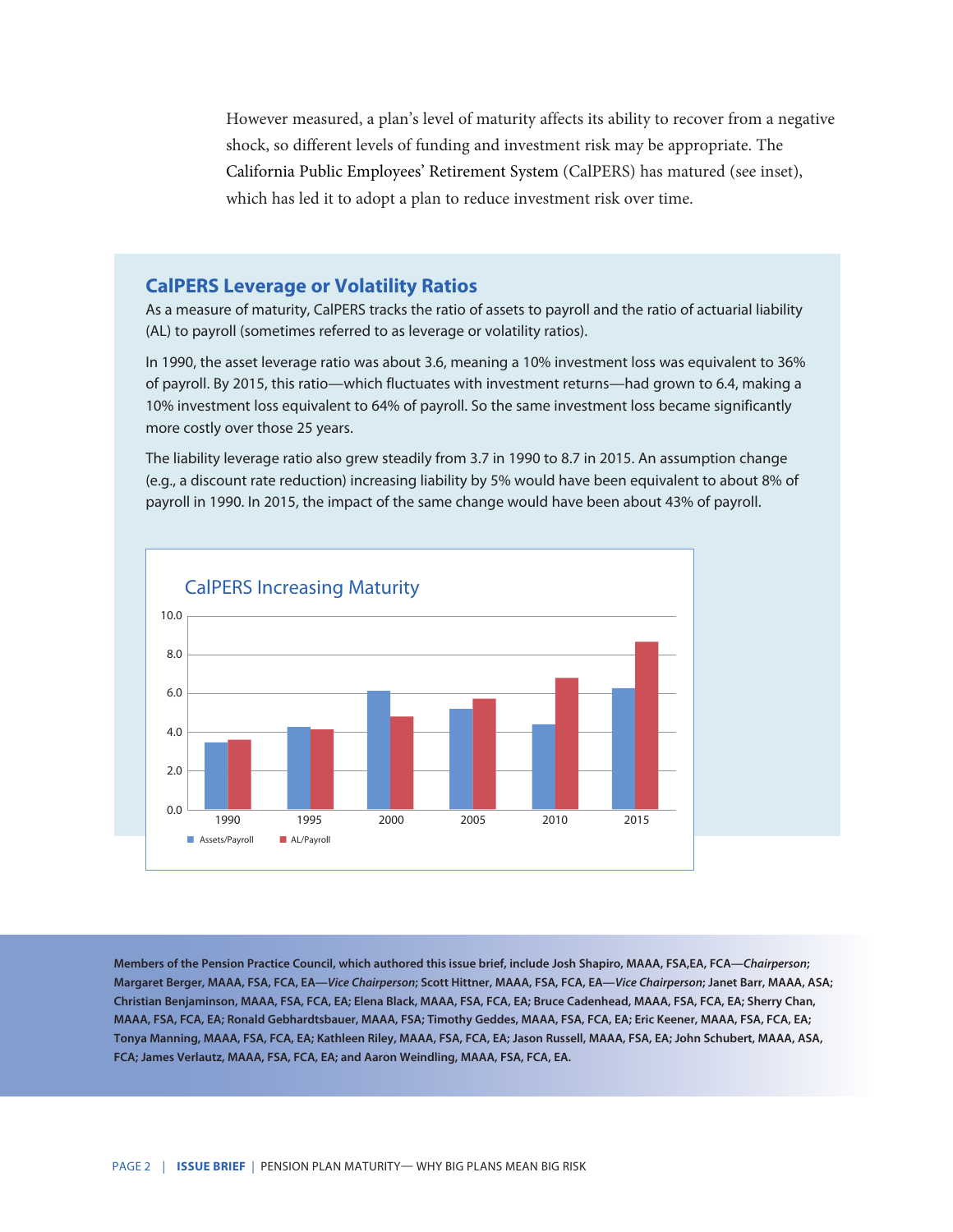## Key challenges for mature pension plans

Greater maturity creates greater sensitivity to gains and losses and bigger challenges from underfunding. A plan's time horizon—as defined, for example, by duration or the weighted average maturity of its cash flows—becomes shorter as it matures. As a result, mature plans have less time to recover from low investment returns or other losses. As benefit payments increase, net cash flow becomes negative, and near-term investment returns have a greater impact on the smaller asset base.

Plans become more mature as participants age and retire, but a downsizing of the active population—possibly associated with the sponsor's decreasing revenue—can contribute significantly to maturity. Early retirement programs designed to reduce long-term costs may increase the retiree population at a time when the sponsor's revenue might not be growing. Increasingly volatile pension costs could exacerbate an already challenging situation.

#### **General Motors' Rapid Change**

From the mid-1990s through about 2005, GM's pension benefit obligation (PBO) was equal to about 40% of corporate revenue, which made the pension a significant, but not overwhelming, financial issue. Around 2006, however, the economy, the car industry, and GM started into a downturn. Corporate revenue dropped just as the PBO increased due to early retirement incentives and lower interest rates. As measured by the ratio of PBO to corporate revenue, the plan matured rapidly and became a very significant source of risk for the company. Although some pension assets were matched with the liability, very large investment losses in 2008 made the situation worse and might have contributed to the company's need to file for bankruptcy. The rapid increase in plan maturity shows that waiting to reduce risk until it becomes an obvious problem may mean waiting too long.

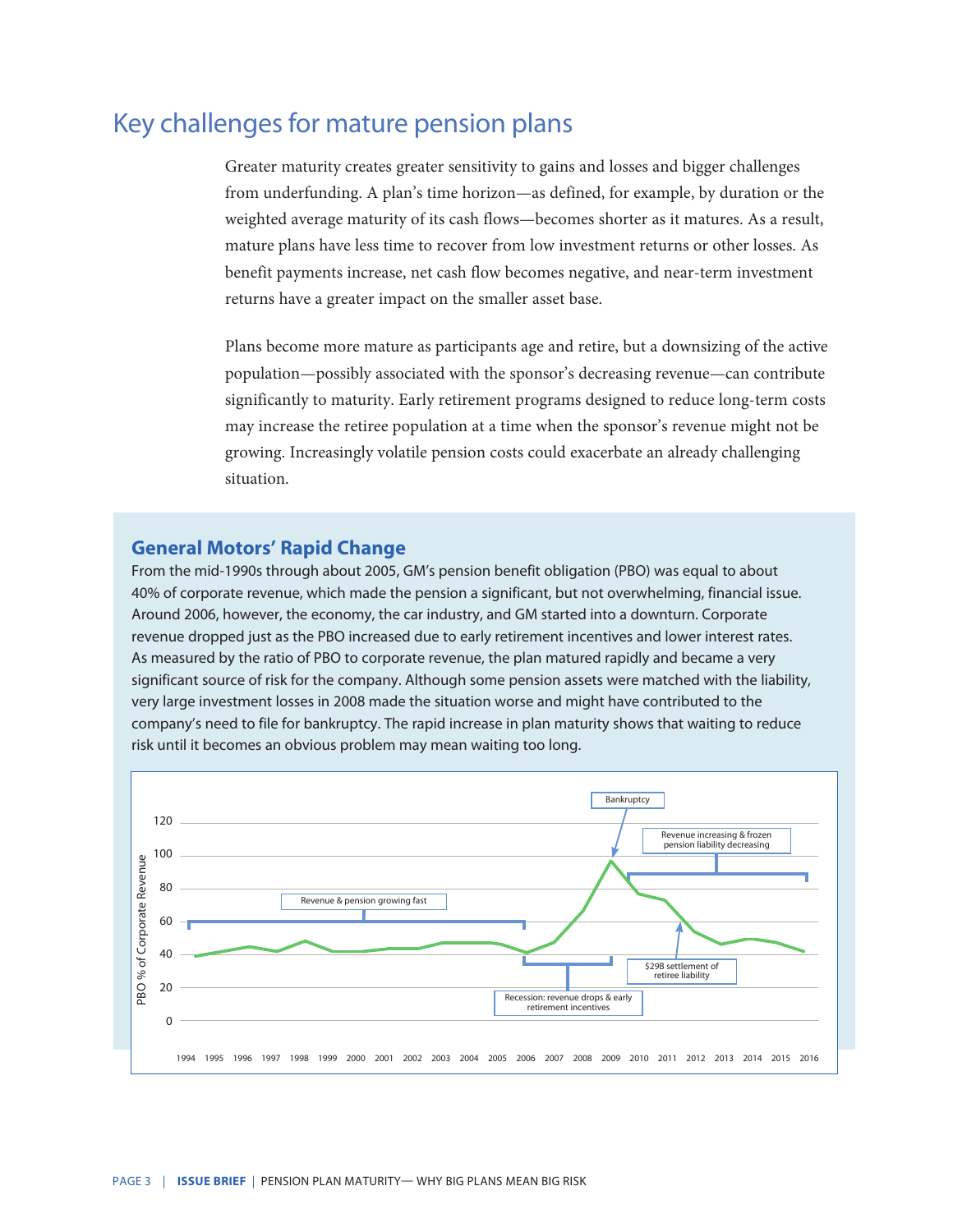As the plan grows relative to the plan sponsor's size, financial impacts are leveraged, just as a company's financial position may be leveraged by taking on more debt. Any existing deficits become bigger challenges when the plan sponsor's revenue doesn't grow as anticipated. A moderate plan deficit can quickly become a huge issue when the sponsor's revenue decreases over a short time span. General Motors Company (GM) is an example of how this can happen.

A common misunderstanding is that negative cash flow by itself is a warning sign. While plans with older populations and more retirees are more likely to have negative cash flow, better-funded plans can also have negative cash flows because lower contributions are needed.

### Mitigating the impact of plan maturity and maturing plans

Addressing plan maturity is most effective when it starts before a plan becomes mature. Ideally, funding and investment strategies evolve with plan maturity, keeping risk manageable. As a plan matures, the investment horizon shortens, so more conservative strategies may be appropriate. Downturns have a bigger impact when the asset base is bigger, and the plan has less time to recover. Sequencing risk (where early returns are more important than later returns) becomes an issue. When determining expected returns, the importance of current market conditions, such as interest rates and equity valuations, grows.

Any signs that a company, an industry, or a workforce could decline in the future should raise questions about how to manage the potential consequences for the pension plan. One well-publicized case illustrating this point is the Central States, Southeast and Southwest Areas Pension Plan, which saw its covered population change dramatically as the trucking industry changed over time (see inset).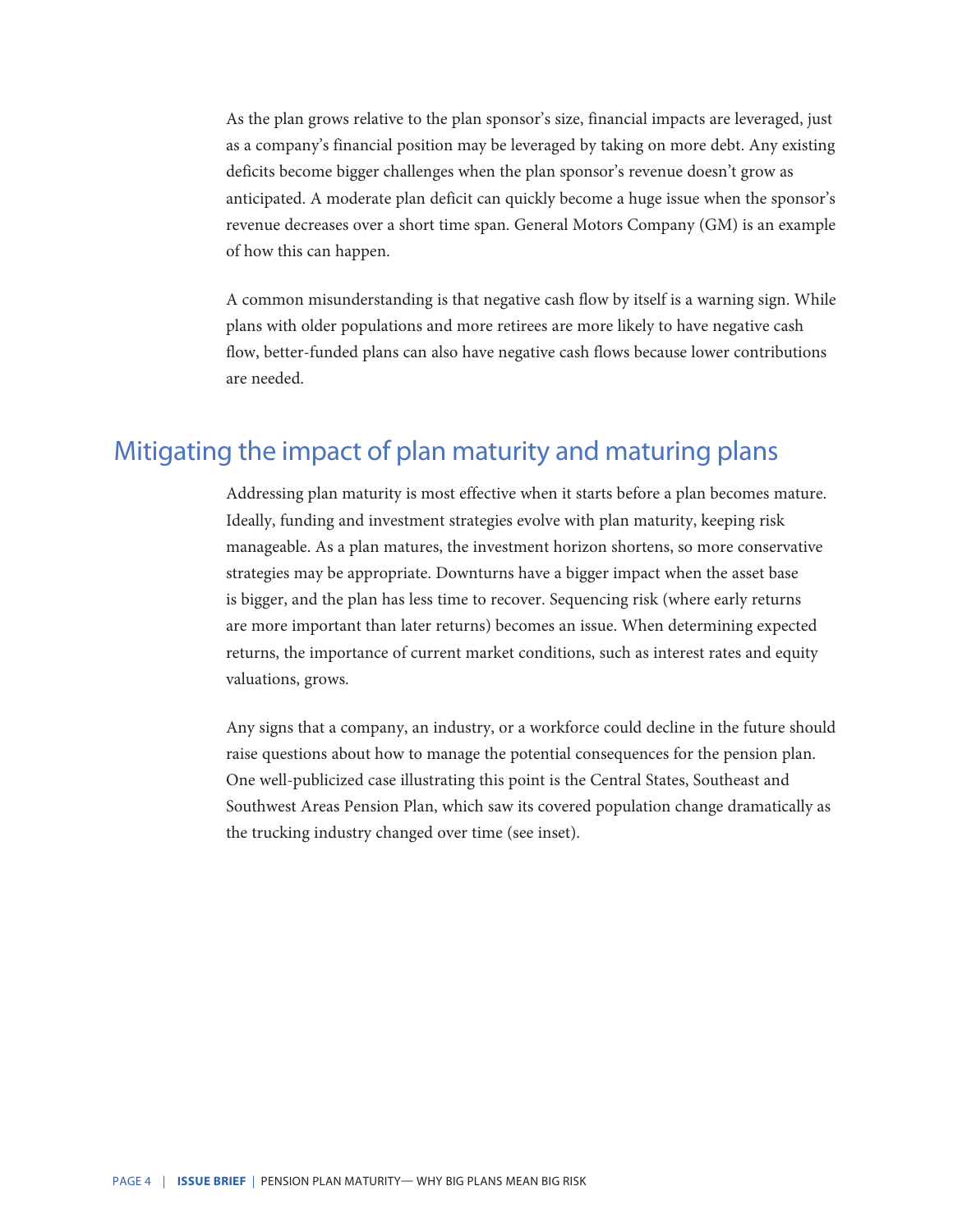#### **Central States' Teamsters Demographic Evolution**

The Central States, Southeast and Southwest Areas Pension Plan matured gradually through 1990s and then rapidly in the 2000s as deregulation of the trucking industry reduced the number of union truck drivers. The withdrawal of UPS from the plan in 2008 further reduced the active workforce. In 1980, the plan had 3.5 active workers for every inactive participant, but by 2015, the ratio reversed to five inactives for every active participant. In a multiemployer plan, fewer active members reduces employers' capacity to make contributions, making any deficits harder to overcome. The 2008 market downturn added to the negative cash flow. Liabilities for inactives grew to more than 80% of the total by 2010, so deficits became virtually impossible to make up.



Managing such an extreme, unanticipated change is very difficult, but a strategy that automatically adjusts as the plan matures can help manage emerging risks before their costs become unaffordable. One key to developing a sound strategy is to track plan maturity statistics. See sections 3.7 and 3.8 of Actuarial Standard of Practice No. 51, *[Assessment and Disclosure of Risk Associated with Measuring Pension Obligations and](http://www.actuarialstandardsboard.org/asops/assessment-disclosure-risk-associated-measuring-pension-obligations-determining-pension-plan-contributions-3/)  [Determining Pension Plan Contributions.](http://www.actuarialstandardsboard.org/asops/assessment-disclosure-risk-associated-measuring-pension-obligations-determining-pension-plan-contributions-3/)*

While reporting is a first step, stakeholders need to understand the significance of these statistics and how to use them. Looking at current levels is helpful, but projecting these indicators under various scenarios to look for potential future financial distress may enhance the risk-management process.

One basic approach is to immunize the plan's liability for inactive participants. Such an approach allows for a higher level of investment risk when a plan is young, with few retirees and a long time horizon, but automatically reduces the risk level as a plan ages and the retiree population grows.